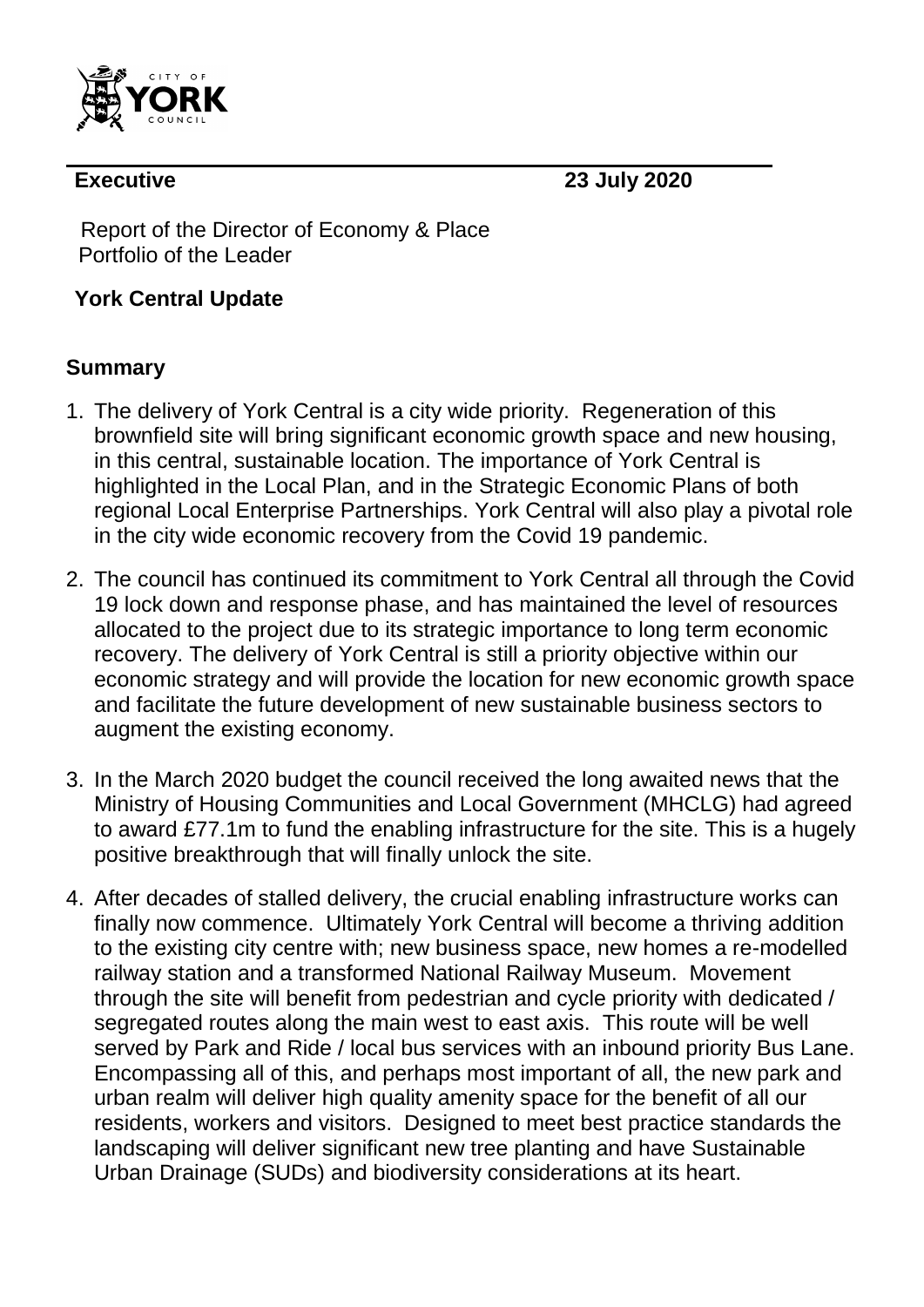5. This report provides an update on progress to deliver the scheme, and sets out proposals for proceeding with further development activity to maintain the positive momentum and ensure readiness for delivery whilst we await the confirmation of the conditions of the grant funding.

## **Recommendations**

- 6. Executive is asked :
	- i. To commit further funding of £1.96m to cover CYC project team and consultancy support costs, undertake further essential survey works, and to fund an early enabling infrastructure works contract to April / May 2021.
	- ii. To delegate to the Interim Head of Paid Service in consultation with the Leader the acceptance of the £1.53 million YNYER grant to deliver the package of early site enabling works and to delegate to the Director of Economy and Place, in consultation with the Director of Governance, the authority to take such steps as are necessary to enter into the resulting funding agreement.
- iii. To delegate to the Interim Head of Paid Service in consultation with the Leader the authority to take such steps as are necessary to agree the grant terms with MHCLG for £77.1m of infrastructure funding and to enter into the resulting funding agreement.
- iv. To approve the procurement of the further project support consultancy services necessary for the delivery phase, and to delegate to the Director of Economy and Place, in consultation with the Director of Governance, the authority to take such steps as are necessary to procure, award and enter into the resulting contracts.

Reason: To ensure that appropriate project development progress can be maintained, focussing on delivery readiness for the first phase of the York Central enabling infrastructure

v. To agree to dispose of the land at Alliance House/Chancery Rise to Network Rail (NR) to facilitate the relocation of rail infrastructure maintenance facilities from the York Central site, with NR to reimburse the council for expenditure incurred by the council in connection with our ownership since 2016, totalling £426,967. The disposal price to be £1 (the same price as it was purchased by the council from NR in 2016) and to include a restrictive covenant to limit the future use of the land to the purpose agreed in this disposal.

Reason: To ensure that York Central is cleared of operational rail activity and made available for redevelopment.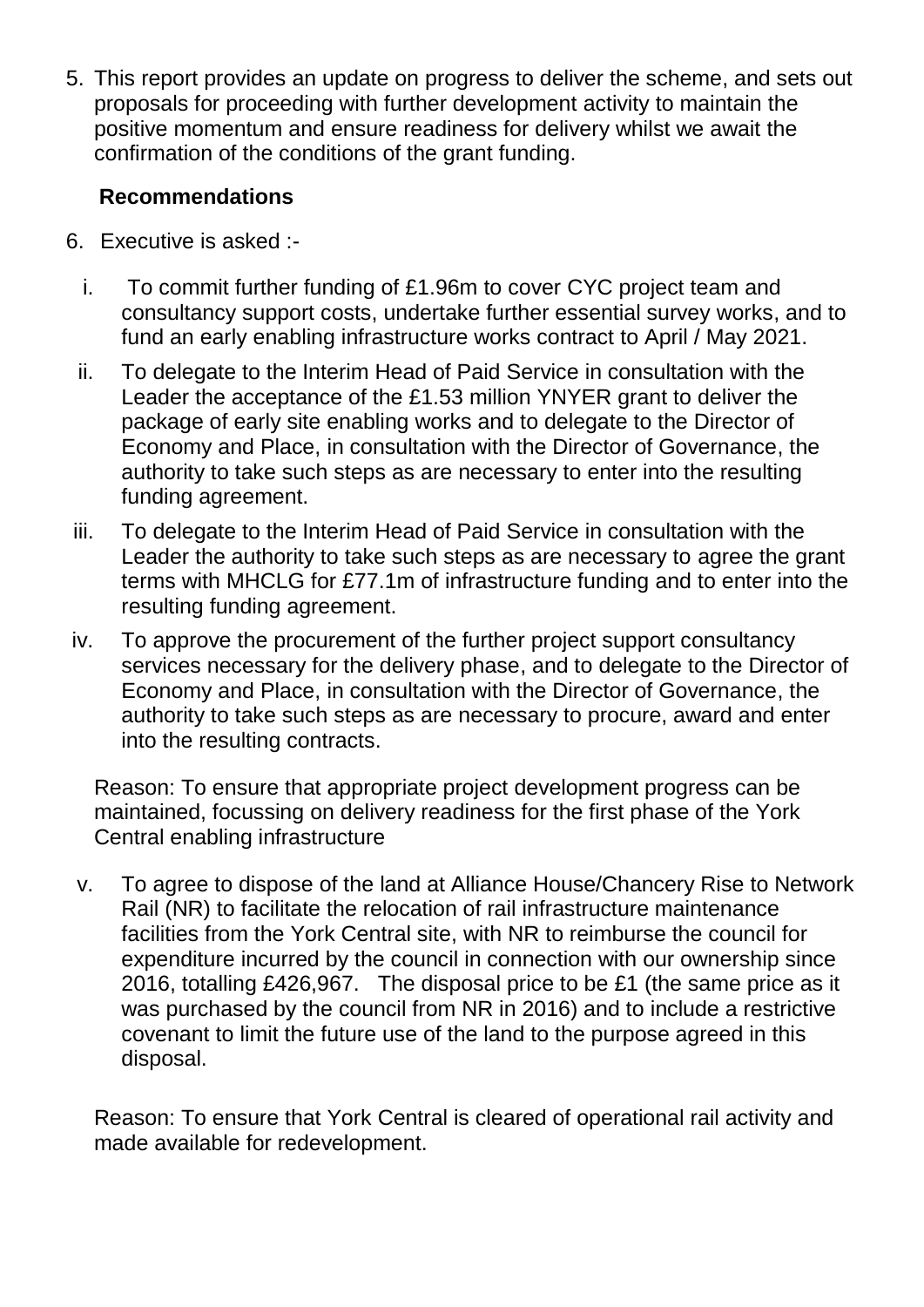## **Background**

- 7. York Central is one of the largest brownfield sites in northern England, see plan at Annex 1. The 45ha development site will deliver: up to 2500 new homes; the potential for 6500 jobs, in grade A commercial office space; a transformation of the National Railway Museum with a new Central Gallery. The creation of new public spaces and community facilities directly linked to an improved Railway Station are also key project outcomes.
- 8. The council has been instrumental in the project development to date, securing and making funding available to break the deadlock of decades and bring York Central forward for development. The council has worked positively with partners to ensure that the development will deliver benefits to the people of York, and these will continue to be shaped by the commitments to future public engagement. As the principal conduit for infrastructure funding and through its statutory roles as Local Planning Authority (LPA) and Highways Authority (HA) the council has significant influence and control over key future decisions and will continue to represent the views of the people of York in all partnership discussions.
- 9. Extensive community engagement was undertaken ahead of the planning process which showed significant support for the scheme despite its many challenges. Previous attempts by the market to bring a scheme forward on this site have floundered and, given the unique risk profile of the site, it will require public sector leadership to bring the site forward for development.
- 10. The scheme is being promoted by the York Central Partnership (YCP) which is made up of Network Rail (NR) Homes England (formerly the Homes and Communities Agency or HCA), the National Railway Museum (NRM) and the City of York Council (CYC).
- 11. Over the last 4 years YCP have developed a comprehensive masterplan for the 45ha site and secured Outline planning consent which will deliver up to 112,000 sq. m of commercial space and up to 2500 homes as well as a large park, public squares and an expanded Railway Museum.
- 12. To support our aspiration for delivering high quality affordable homes on York Central, positive discussions have taken place between the council and Homes England. Together we are exploring options for early phase delivery where our adjoining land interests have the potential for council led delivery on part of the site. Partnership working and delivery can better secure the creation of a spatially coherent and high quality new neighbourhood. A further update will be provided on this approach as part of a Housing Delivery Programme paper this autumn.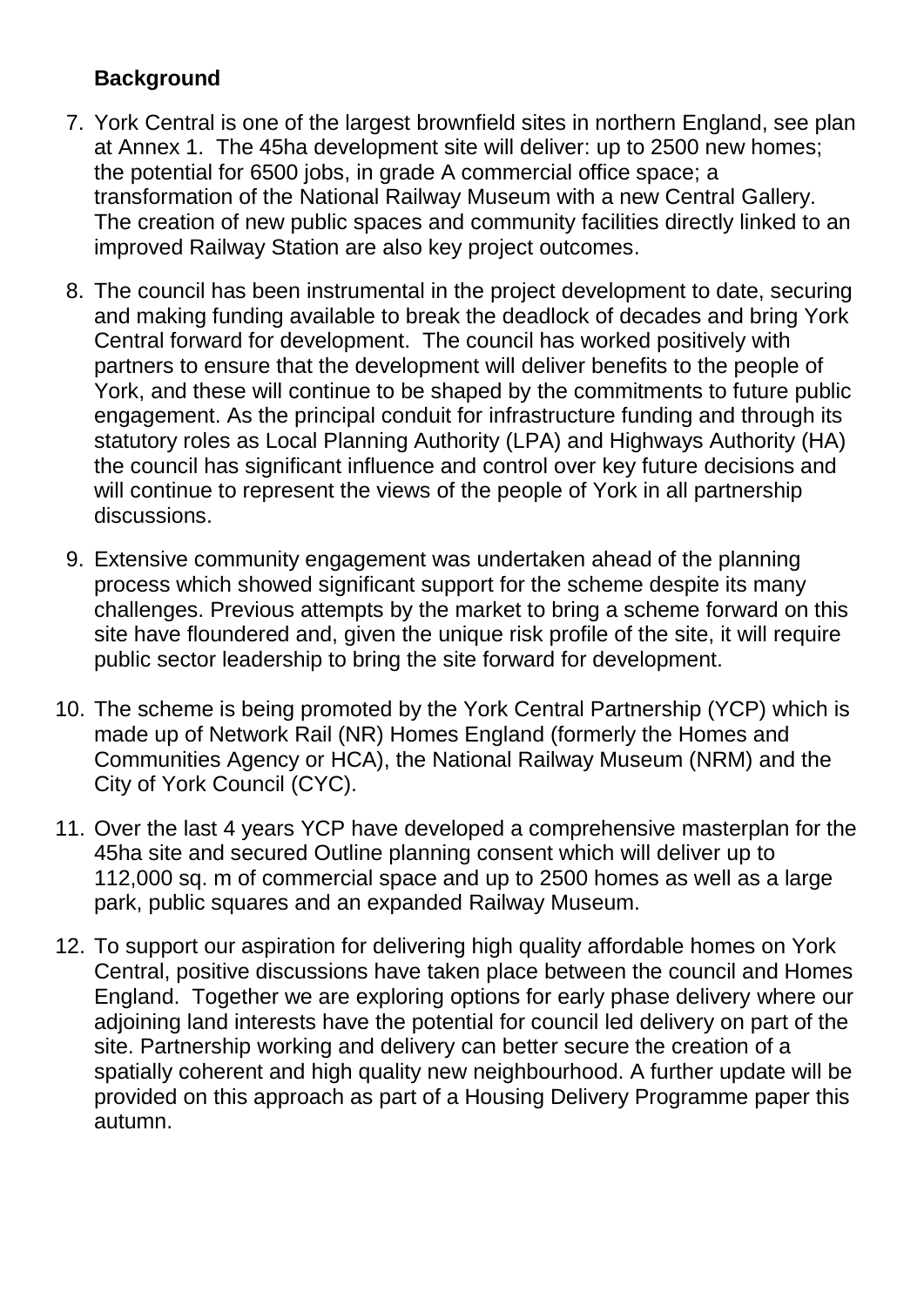- 13. We have also secured funding from the YNYER LEP to undertake a feasibility study to assess the potential for securing BREAM Outstanding office buildings on York Central.
- 14. The significant progress made to date is demonstrated by the key project milestones set out below :
	- In December 2018 Full Council agreed to create the £155m capital budget to fund the delivery of the enabling infrastructure.
	- The council also submitted an application for £77.1m of Housing Infrastructure Funding to MHCLG.
	- In January 2019 Executive agreed the Heads of Terms of the YCP Partnering Agreement – which is now being finalised for signature by the partners.
	- In February 2019 West Yorkshire Combined Authority (WYCA) Investment Committee approved the business case for West Yorkshire Transport Fund (WYTF+) funding (subject to conditions) and work towards a Full Business Case plus (FBC+) continues.
	- In March 2019 Planning Committee resolved to grant permission for the Outline Planning Application for the site – the s106 agreement was signed in December 2019.
	- John Sisk was appointed to provide Early Contractor Involvement (ECI) in September 2019 under a Pre-construction services contract to offer value engineering, buildability and programme advice to inform the final detailed design work.
	- On the 12th October 2019 the Department of Culture Media and Sport confirmed the award of £18.58m towards the £55m target budget for the delivery of the NRM Vision 2025 plans.
	- 23 October 2019 YNYER LEP agreed £1.58m LGF grant to support further design work on the first phase of infrastructure.
	- Over the autumn and winter we undertook detailed design of the first phase of infrastructure (Water End junction new Severus Pedestrian / Cycle Bridge, new ECML bridge and spine road)
	- In February YCP undertook pre-application engagement on the content of the Reserved Matters Application for the first phase infrastructure
	- In the March 2020 Budget, the Chancellor of the Exchequer announced the award of £77.1m grant to fund the York Central enabling infrastructure
	- In March 2020 Homes England, NR and NRM made an application to the Department for Transport (DfT) for the Stopping up of the part of Leeman Road where it bisects the museum. This has been consulted on by DfT.
	- In April 2020 CYC, Network Rail and Homes England submitted the RMA for the first phase of infrastructure to the Local Planning Authority
	- June 2020 the detail design of the enabling works package has been completed and issued to the contractor for price confirmation.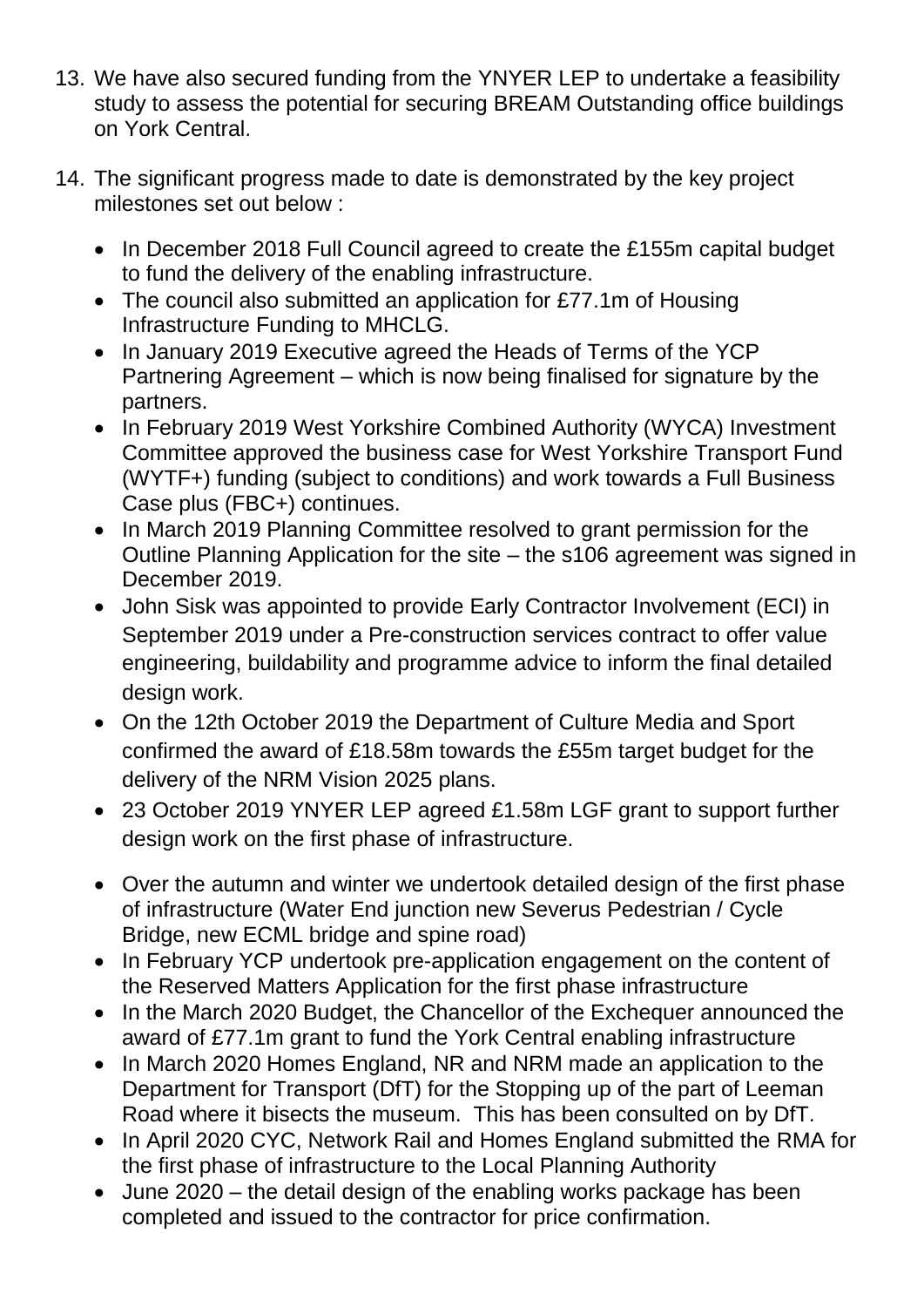- YNYER funding to deliver this package was confirmed on 18 June 2020.
- 15. The total cost of the enabling infrastructure necessary to bring the site forward for development was set out in the November 2018 Exec report as being £155m. The indicative breakdown of the key elements of the infrastructure scheme updated to June 2020 are as follows:

| <b>Infrastructure Elements</b>           | £'000     |
|------------------------------------------|-----------|
| Enabling Works including site clearance, | 4,330     |
| early demolitions,                       |           |
| Phase 1 Infrastructure including bridge  | 90,250    |
| access onto site, new spine road,        |           |
| drainage                                 |           |
| <b>New Park</b>                          | 17,960    |
| <b>Museum Square and Boulevard</b>       | 9,560     |
| Southern Access to Site                  | 6,290     |
| <b>Compliant Station Access</b>          | 6,420     |
| <b>Full Western Station Entrance</b>     | 9,840     |
| Leeman Road Tunnel, Marble Arch Link     | 2,300     |
| <b>Leeman Road East</b>                  | inc above |
| Utilities into site                      | 7,840     |
| <b>Total Infrastructure</b>              | 154,790   |

Table 1 Total Infrastructure Costs

16. Full Council established the budget to fund this key site enabling infrastructure in Dec 2018 to allow viable development to proceed. The funding comprises a combination of external grants, previously agreed approvals, developer contributions and significant new Enterprise Zone backed borrowing of £35m. The works and funding options outlined in this report are part of this core budget.

Table 2 York Central Budget

| <b>Funding Source</b>      | <b>Budget</b> | Prior     | Approvals   | <b>Budget</b> |
|----------------------------|---------------|-----------|-------------|---------------|
|                            |               | Approvals | Sought      | Remaining     |
|                            | £'000         | £'000     | £'000       | £'000         |
| <b>CYC</b>                 | 4,662         | (1, 110)  | $(1,960)^*$ | 1,592         |
| CYC Borrowing - Enterprise | 35,000        |           |             | 35,000        |
| Zone                       |               |           |             |               |
| <b>MHCLG</b> funding       | 77,100        |           |             | 77,100        |
| <b>YNYER LEP</b>           | 3,110         | (1,580)   | (1,530)     |               |
| <b>WYTF Contribution</b>   | 23,500        |           |             | 23,500        |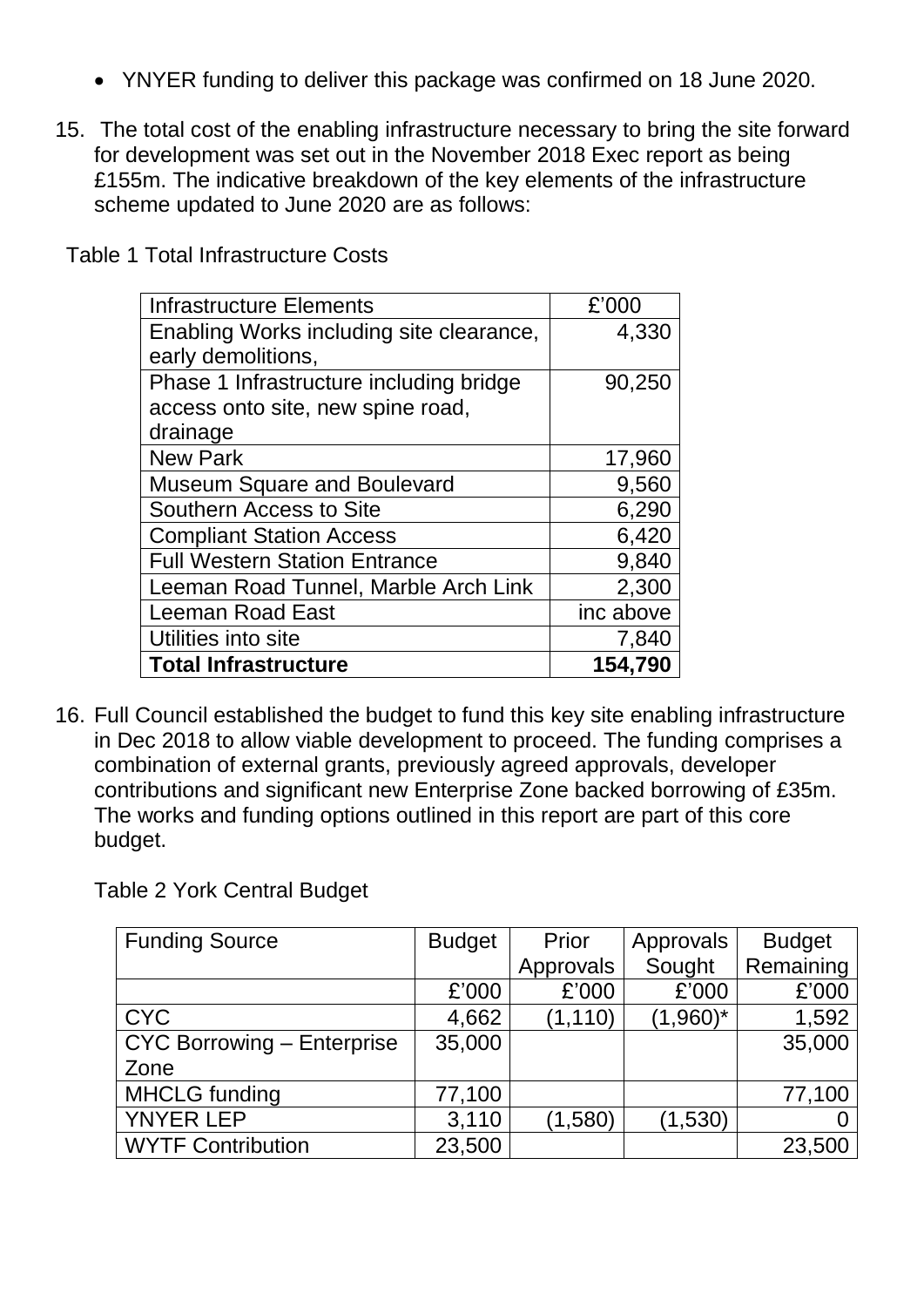| Balance – Developer<br>Contributions, Land Values,<br><b>Cost Control</b> | 11,628  |         |          | 11,628  |
|---------------------------------------------------------------------------|---------|---------|----------|---------|
| <b>Total Funding Available</b>                                            | 155,000 | (2,690) | (3, 490) | 148,820 |

17. The WYTF Full Business Case (FBC) was conditionally agreed in February 2019 (with £23.5m for the York Central component) and this will proceed to final sign off when the Stage 4 design is priced. It is also conditional upon confirmation of the conditions of the MHCLG grant funding following the budget announcement in March, which is still pending.

## **Current Progress**

- 18. In October 2019 Executive made the commitment to undertake further project development activity, working with the York Central Partnership, to ensure the scheme maintained momentum and would be ready to progress into delivery phases when decisions on external grant funding were confirmed.
- 19. The £2.275m budget agreed by Executive, including YNYER grant, has funded significant activity to finalise and submit the Reserved Matters Application (RMA), following a comprehensive pre-application information exercise. The detailed (RIBA stage 4) design work will be completed imminently to enable confirmation of the construction costs and submission of the WYTF+ final business case.
- 20. The timescale for the determination of the RMA for the first phase infrastructure has been impacted by Covid 19. The finalisation of documentation and submission at the end of March was impacted by the shift to home working arrangements and the commencement of critical archaeological evaluation work on site was delayed due to the furloughing of the contractors staff. The overall delay is c3 months.
- 21. The Executive report of October 2019 released funding for the project through to May 2020 and determination of the RMA. Robust management of the project team and budget has enabled the funding to stretch to July. However, the remaining contingency would be completely exhausted by September.
- 22. A proposal for maintaining project momentum, by drawing down further funds from the previously approved York Central Budget is set out below:
- 23. **£3.49m to April / May 21.** This will deliver:
	- i. Conclusion of the detailed design work and confirmation of the construction cost and programme for delivery of the infrastructure works.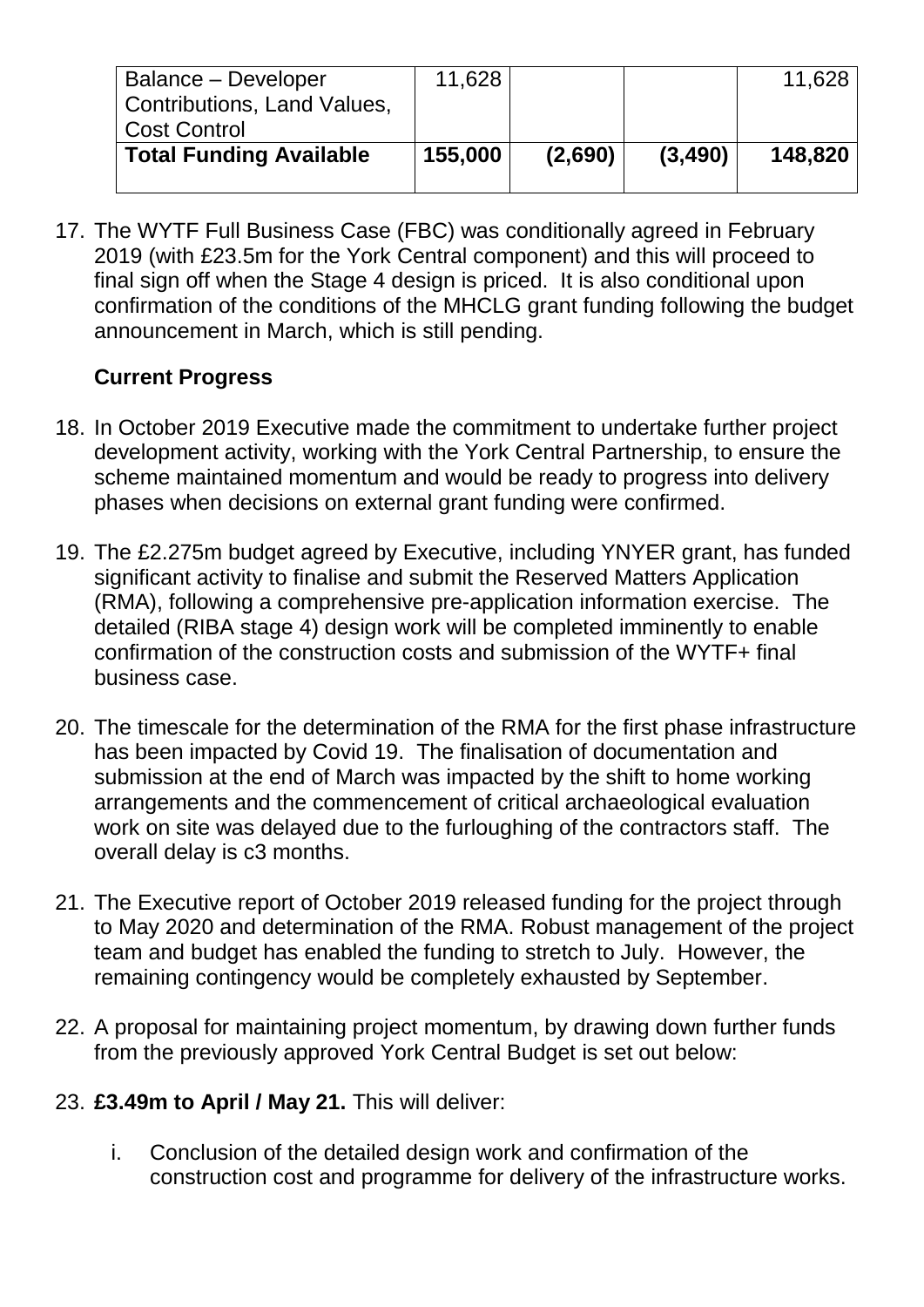- ii. Submission of the FBC+ to secure the WYCA funding for the construction phase.
- iii. Formalising the necessary pre-construction agreements between the partners and statutory authorities.
- iv. The ability to let an enabling works construction contract including: site clearance, demolitions and site preparations, infrastructure package 1. This would be funded by acceptance and draw down of the recently approved £1.53m YNYER grant funding, and a further drawdown of the CYC York Central Capital Budget of up to £1.96m
- 24. The table below provides a summary of the costs of the proposal :

| Activity                | £'000    |
|-------------------------|----------|
|                         |          |
| <b>Project Team</b>     | 370      |
| Project and programme   | 170      |
| Support                 |          |
| IP1 - enabling works    | 4330     |
| including contract      |          |
| administration          |          |
| Less NR works           | $-1,200$ |
| Less existing committed | $-180$   |
| <b>Total</b>            | 3,490    |
|                         |          |

# **Analysis**

- 25. Concluding the detailed design work and confirming the contractors priced proposals is necessary to submit the WYCA FBC+. If this is not undertaken it would lead to delays in the delivery of York Central, and could lead to difficulty in achieving grant spend within the currently understood funding windows. Any delivery delay will also result in a reduction in the amount of retained business rates likely to be generated as part of the Enterprise Zone to fund the proposed £35m of prudential borrowing to fund the further phases of enabling infrastructure. Any significant delay also introduces risk to the procured construction contract where the tendered rates were only valid for 12 months.
- 26. The ability to commit to site preparation works ahead of the main contract would allow the main contract for the first phase infrastructure works to commence in early 2021. If this is not possible the conditional contract with the Millennium Green Trust is also at risk.
- 27. Since last Oct CYC have progressed with project development to ensure delivery readiness. The March budget announcement of the £77m funding by MHCLG was hugely significant. Early Contractor Involvement (ECI) has been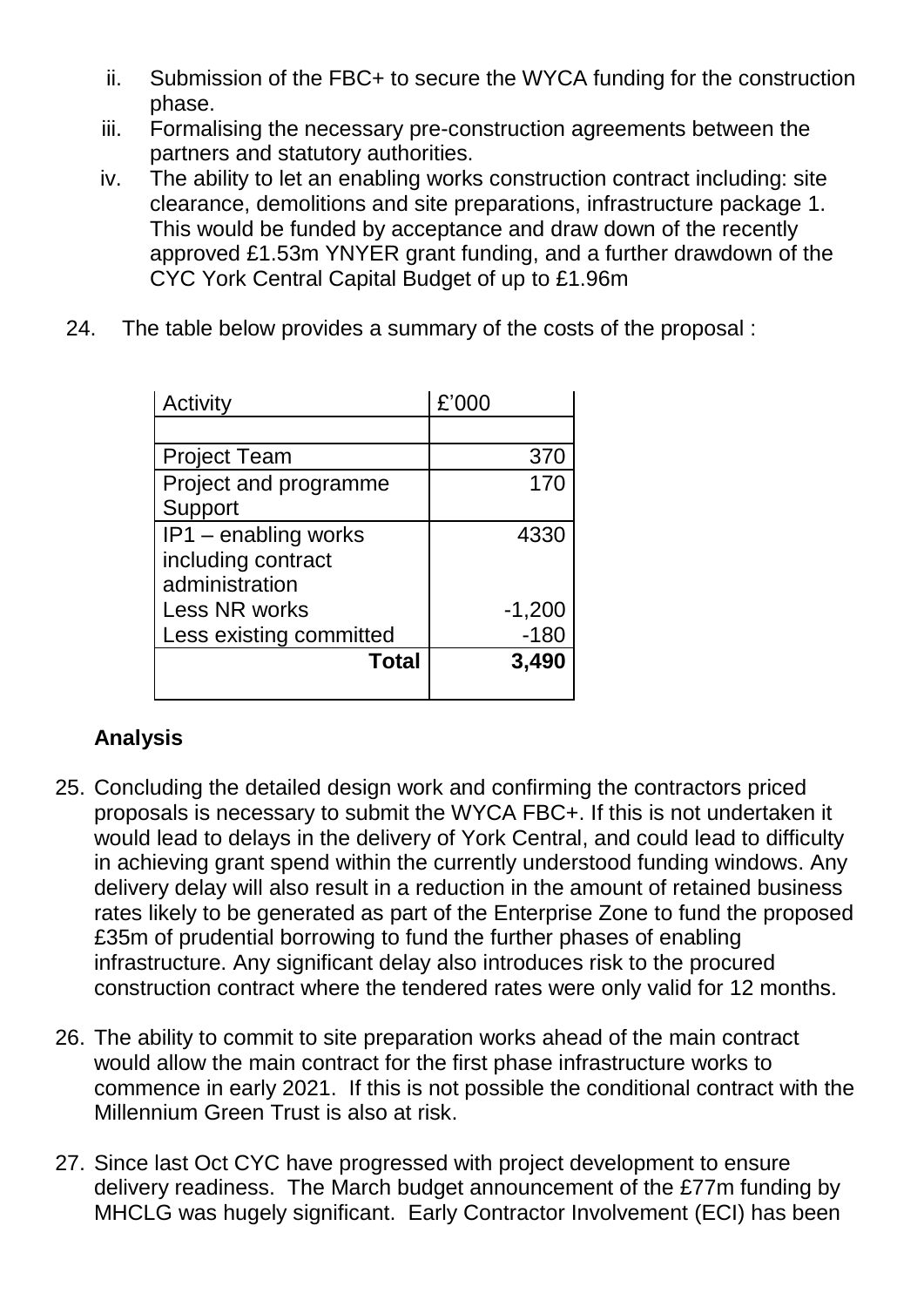extremely beneficial in refining the detail design and delivery programming. Our preferred construction partner Sisk is now confirming pricing for the works packages to enable the confirmation of the WYCA funding, through the FBC+ gateway.

- 28. The project programme has been updated to reflect some delay to the RMA determination, as a result of Covid 19 impacting archaeological works on site. However, the RMA determination is pending and undertaking a package of enabling works commencing in late 2020 will allow the main infrastructure works to commence in early 2021. This timing is important to take advantage of the existing Millennium Green conditional contract and to ensure that the infrastructure delivery is in line with the requirements of the NRM Masterplan.
- 29. The York Central Partnership has signed a Partnering Agreement, which commits the partners to work jointly to deliver the scheme. Partners have already made investments at risk and secured further commitments totalling over £50m for York Central.
- 30. Network Rail has spent £5.842m so far on land assembly, rail relocation works, rail design for enabling works/relocations, planning, legal and consultant's fees. Network Rail have also recently confirmed that they will fund the site clearance and rail infrastructure alteration elements of the enabling works to the value of £1.2m as part of the early enabling works. These works are necessary before the main infrastructure works contract can commence.
- 31. Homes England has committed £18.9m towards land assembly and contributed a further £355k towards the planning costs of the site, on top of a previous £200k contribution in 2018. Homes England have more recently confirmed a further budget of £7.6m subject to the MHCLG decision having invested in a dedicated delivery team working for the Project Director. Although some of this investment is backed by asset acquisitions these will not be realised unless the scheme is developed out so are "at risk" at this stage.
- 32. The NRM have spent £1.95m on their Vision 2025 masterplan for their museum development scheme and they have now secured a £18.58m DCMS grant to commence delivery of their £55m transformation scheme. The design team for the new Central Hall has now been appointed following the public exhibition of the shortlisted proposals in February. As an important cultural anchor they will continue to help shape the overall scheme and integrate their plans with the development of York Central, but their role differs from the major land owners NR and Homes England and from the Council as the custodians of a new part of the city and enablers of the future scheme. As a charitable organisation, NRM cannot undertake any development activity on non-Museum land, so NRM will not share in either the York Central development costs or receipts. The NRM have disposed of their surplus land assets to Homes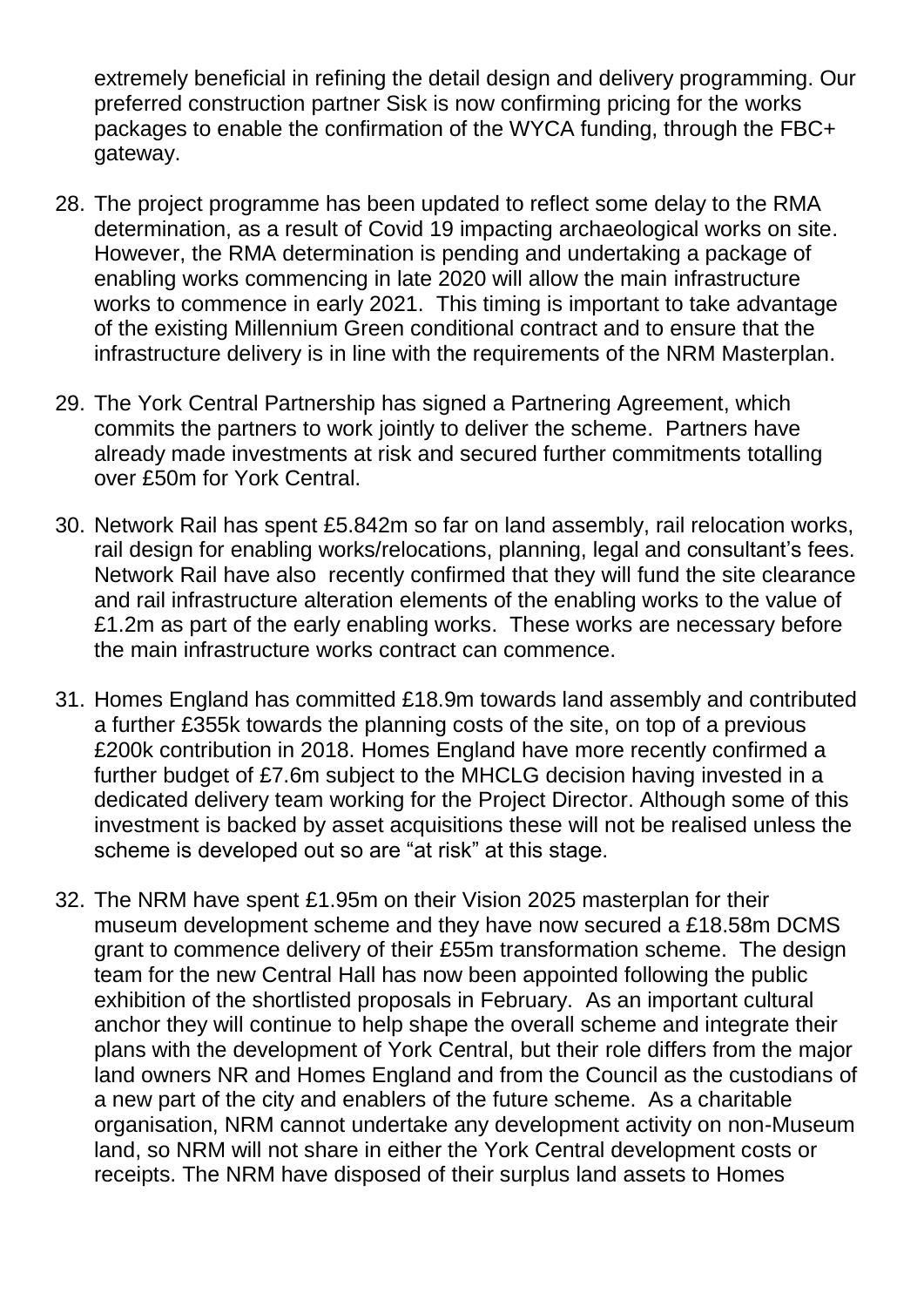England in order to integrate the land into the overall scheme and facilitate the early phases of the Vision 2025 development plans.

## **Disposal of land at Alliance House/Chancery Rise to network Rail**

- 33. The Chancery Rise land was acquired in 2016 from Network Rail as part of a larger property deal whereby CYC sold a 5 acre Holgate Rd site to Network Rail for £1.55m to enable them to relocate maintenance facilities off the York Central site. As part of the same deal CYC acquired a strip of land at the southern end of their Holgate Works depot at Chancery Rise for £1, to facilitate a technically feasible access route into the York Central site. However, at that time work was already underway to evaluate alternative access options.
- 34. This (southern) access route was discounted in the Nov 2017 access options report, subject to final agreement and approval of the planning permission for the western access at Water End. The Chancery Rise site is therefore no longer needed to facilitate access to York Central.
- 35. Network Rail have approached us to buy back the strip of land as their plans for the 5 acre site are compromised by the Holgate Beck Culvert, and they require the additional adjacent land at Chancery Rise to accommodate their depot needs.
- 36. Officers have negotiated a deal for Network Rail to refund all our ownership costs since 2016 (£427k) and sell for the same price we paid - £1
- 37. If this land is not transferred NR would not be able to easily vacate the whole of the YC site and operational rail maintenance activities may have to remain alongside the new residential and commercial uses. The Partnering Agreement requires all parties to endeavour to deliver the overall scheme and not to use our land assets as ransom strips. The sale of the land at the price paid is consistent with that commitment.

# **Council Plan**

- 38. The project will assist in the creation of a Prosperous City for All, and being a Council that listens to residents particularly by ensuring that :
	- I. Everyone who lives in the city can enjoy its unique heritage and range of **activities**
	- II. Residents can access affordable homes while the greenbelt and unique character of the city is protected.
	- III. Visitors, businesses and residents are impressed with the quality of our city.
	- IV. Local businesses can thrive.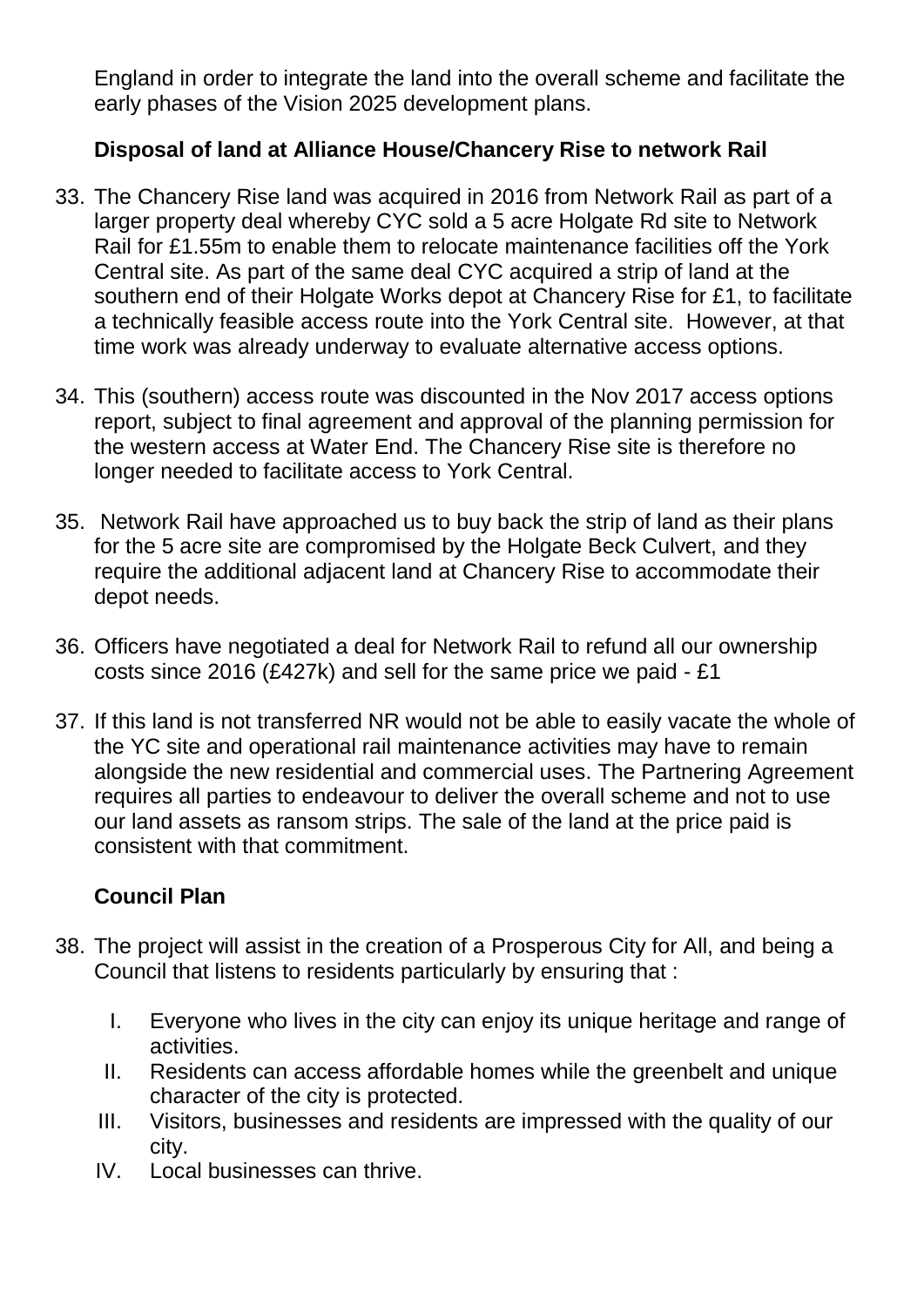- V. Efficient and affordable transport links enable residents and businesses to access key services and opportunities.
- VI. Environmental Sustainability underpins everything we do.
- VII. We are entrepreneurial, by making the most of commercial activities.
- VIII. We engage with our communities, listening to their views and taking them into account.

#### **Implications**

## **Financial –**

- 39. In December 2013 Members agreed to earmark £10m towards the delivery of York Central. Currently £6,448k has been released to support technical work, masterplan development through to planning, land acquisition costs and site preparation works. There have also been other grant contributions from WYTF, Homes England, One Public Estate, LCR LEP, YNYER LEP and Department for Communities and Local Government (DCLG) EZ funding.
- 40. The proposed changes recommended in this report would increase the drawdown of CYC funds by £1.96m, also accepting a further grant of £1.53m. These proposals take total funding to a maximum of £16,924k.

|                                | £'000 | £'000  |
|--------------------------------|-------|--------|
| $CYC - (£10m$ Allocation)      |       |        |
| Land purchase approval         | 1,014 |        |
| <b>NRM Masterplan</b>          | 200   |        |
| contribution                   |       |        |
| <b>Other Approvals</b>         | 7,194 |        |
| <b>Total CYC</b>               |       | 8,408  |
| <b>YNYER LEP</b>               |       | 6,000  |
| <b>WYTF Contribution</b>       |       | 947    |
| <b>OPE Grant</b>               |       | 250    |
| <b>Homes England Grants</b>    |       | 1,084  |
| <b>LCR LEP Grant</b>           |       | 200    |
| <b>DCLG EZ</b>                 |       | 35     |
| <b>Total Funding Available</b> |       | 16,924 |

Table 3 York Central Funding

41. Actual expenditure to June 2020 and current forecast

|         | Expenditure |
|---------|-------------|
|         | £'000       |
| 2015/16 | 112         |
| 2016/17 | 1,565       |
| 2017/18 |             |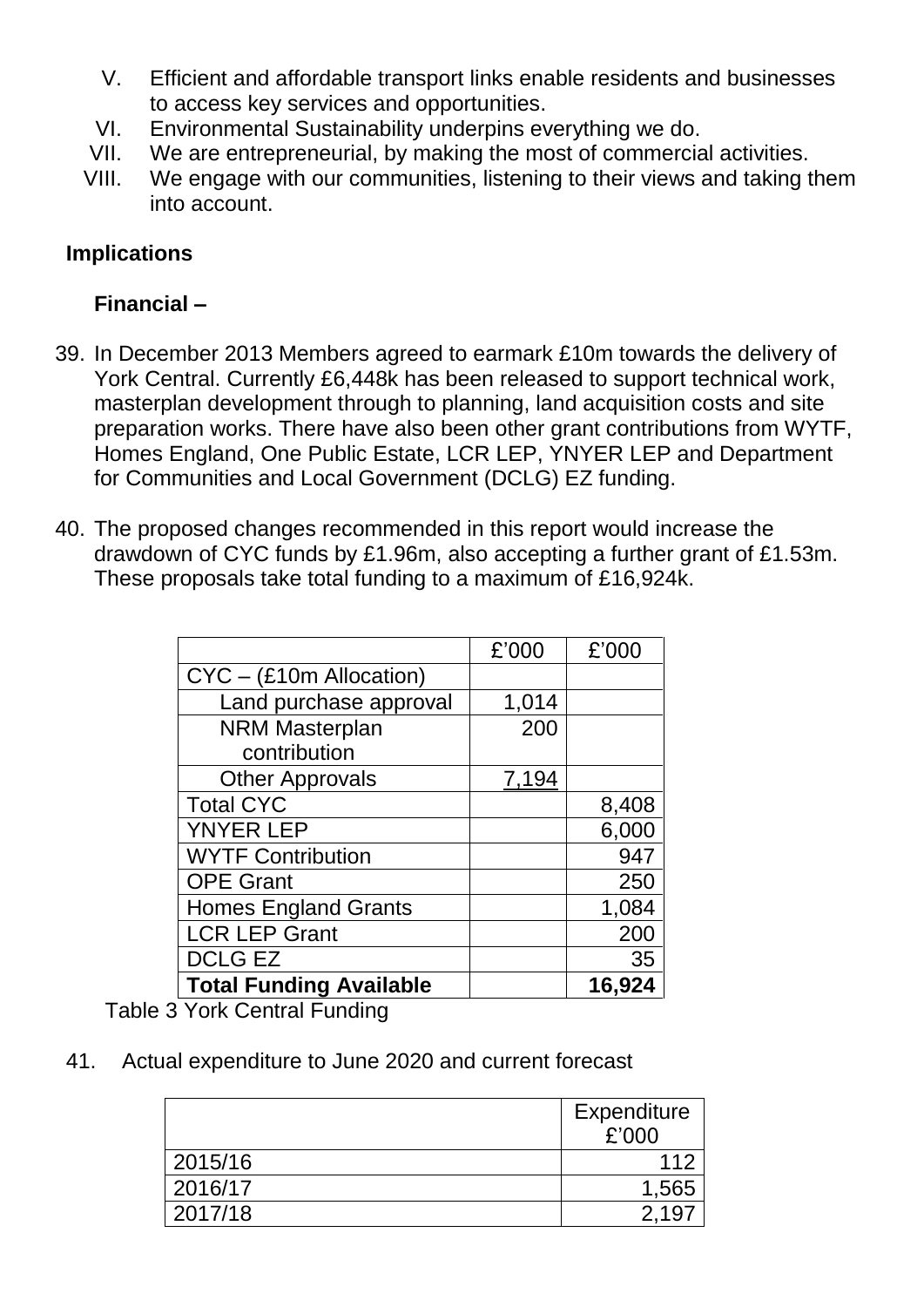| Total                             | 16,924          |
|-----------------------------------|-----------------|
| 2020/21 Estimated Exp to May 2021 | 6,976           |
| 2020/21 to June 2020              | 397             |
| 2019/20                           | 91 <sub>C</sub> |
| 2018/19                           | 4,764           |

Table 4 York Central Expenditure

- 42. Any CYC funding will be at risk until the scheme has sufficient funding for the scheme to progresses into delivery. If the MHCLG funding is not forthcoming and if the scheme does not go ahead then an element of these costs may be classed as abortive and need to be written off back to revenue. There are also risks that should the scheme not progress funding partners could seek reimbursement of their contributions. Any expenditure incurred on land not in ownership of the council that proves to be abortive would also result in additional VAT charges.
- 43. The potential level of abortive costs is assessed at £6,394k based on expenditure to Dec 2020. This is a significant sum in the context of the overall council finances however this would be mitigated by EZ retained business rates already collected at the site (estimated at £0.9m to the end of 2019/20) as well as future more limited development on the site from the existing infrastructure. Executive has also agreed to set aside up to £3m of the Venture Fund to support the EZ borrowing which would not be required if the scheme were not to progress.
- 44. It should be noted, however, that the positive funding announcement in the March 2020 budget significantly increases the likelihood of development and therefore reduces the risk of there being abortive costs.

## **Human Resources** (HR) – none

**Equalities** – Equalities impacts were considered in the OPA and will be considered in the RMA for the first phase infrastructure

# **Legal** *–*

# **Infrastructure Contracts**

45. The procurement of the construction partner for the phase 1 infrastructure works was carried out using the YORCivils2 Framework and was structured in such a way that ensures the resulting contractual arrangements will not expose the council to further risk should the MHCLG funding not be forthcoming. The council entered into the Pre-construction Services Contract (for ECI services in the first instance) with the successful bidder, John Sisk, without an obligation to enter into the further two contracts for the construction phase with that bidder, should funding not be available to do so. Similarly the council may enter into the enabling works contract (IP1) with John Sisk without an obligation to enter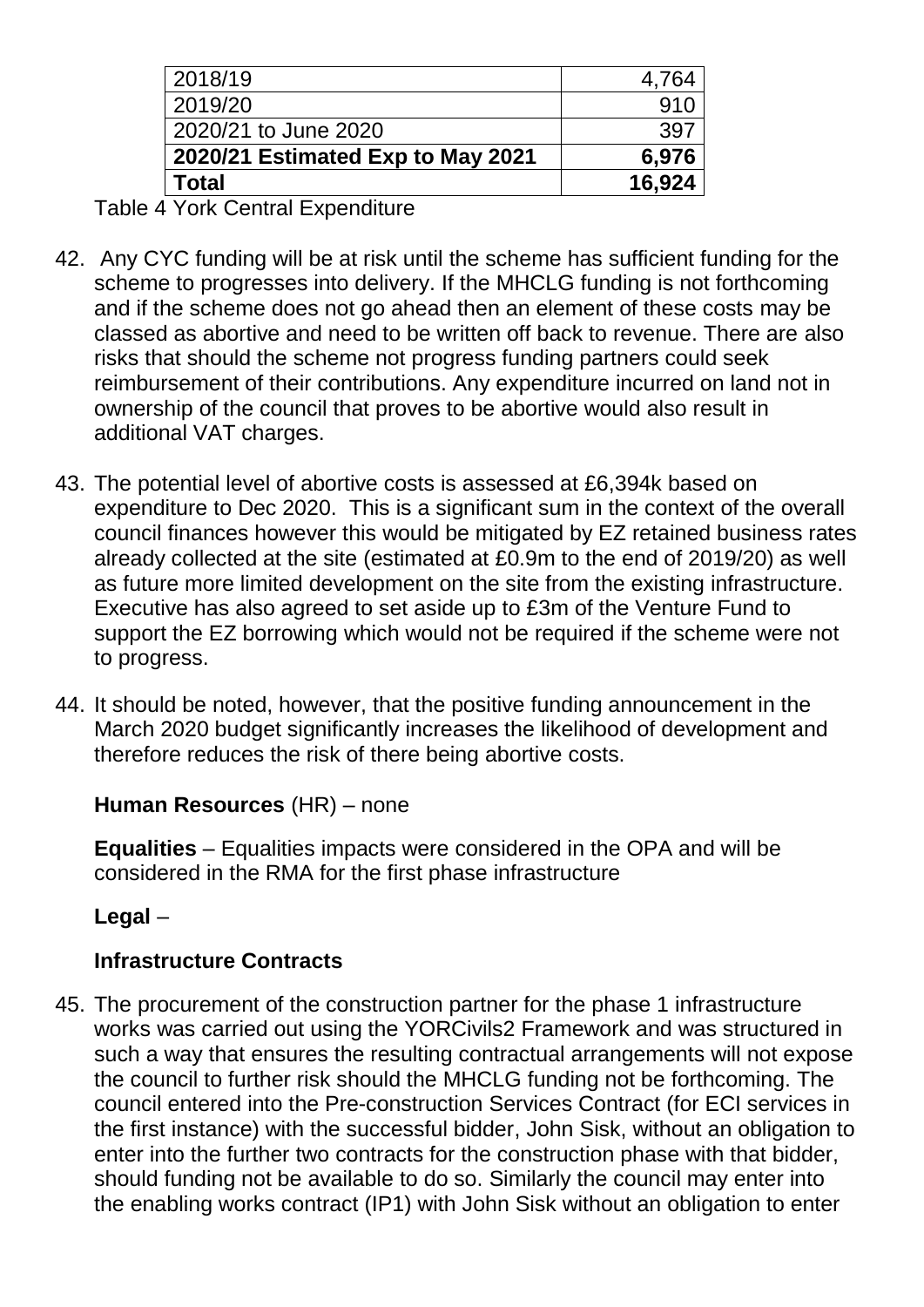into the further main construction contract (IP2) with John Sisk, should funding not be available to do so.

## **YNYER Funding**

- 46. The standard YNYER Funding Agreement requires CYC to carry out the Project Activities specified within the funding Application within the timescales set out in the Project Programme and achieve the Milestones and Project Outputs within the time limits set out in the Agreement. Not doing so would constitute an Event of Default, for which YNYER would be entitled to suspend payment, reduce payment, cease payment and require repayment of funds or terminate the agreement.
- 47. There is an absolute requirement for CYC to notify YNYER if it:
	- i. becomes aware that it will be unable to make a Grant Claim;
	- ii. there is an event which may adversely affect the carrying out and/or Completion of the Project Activities; or
	- iii. There is an event which may adversely affect the Delivery of the Project by the Agreed Project Completion Date.
- 48. CYC have the opportunity to agree Changes with YNYER in respect of the Milestones and Project Outputs, which should be pursued in order to avoid the risk of future issues in respect of the matters outlined above.

## **Disposal of land at Alliance House/Chancery Rise to Network Rail**

- 49. If the council wishes to dispose of property for less than best consideration reasonably obtainable/full market value then specific consent must be obtained from the Secretary of State for Housing, Communities and Local Government unless the council is satisfied that:
	- (i) The difference between the price being obtained and best consideration/full market value is less than £2 million and
	- (ii) The purpose of the disposal will facilitate/contribute to the improvement of the environmental, economic or social well-being of its area
- 50. If the council does decide to dispose of this land to Network Rail for £1 (and in return for NR reimbursing the council for expenditure incurred by the council in connection with our ownership of the land since 2016), it is recommended by Legal Services that any Transfer Deed to NR should contain provisions restricting the purpose for which NR can use the land and requiring the council's consent if they wish to dispose of it to someone else (so that, for example, NR cannot use/sell the land for something other than which facilitates the development of the York Central site in accordance with the terms and principles of the YC Partnering Agreement.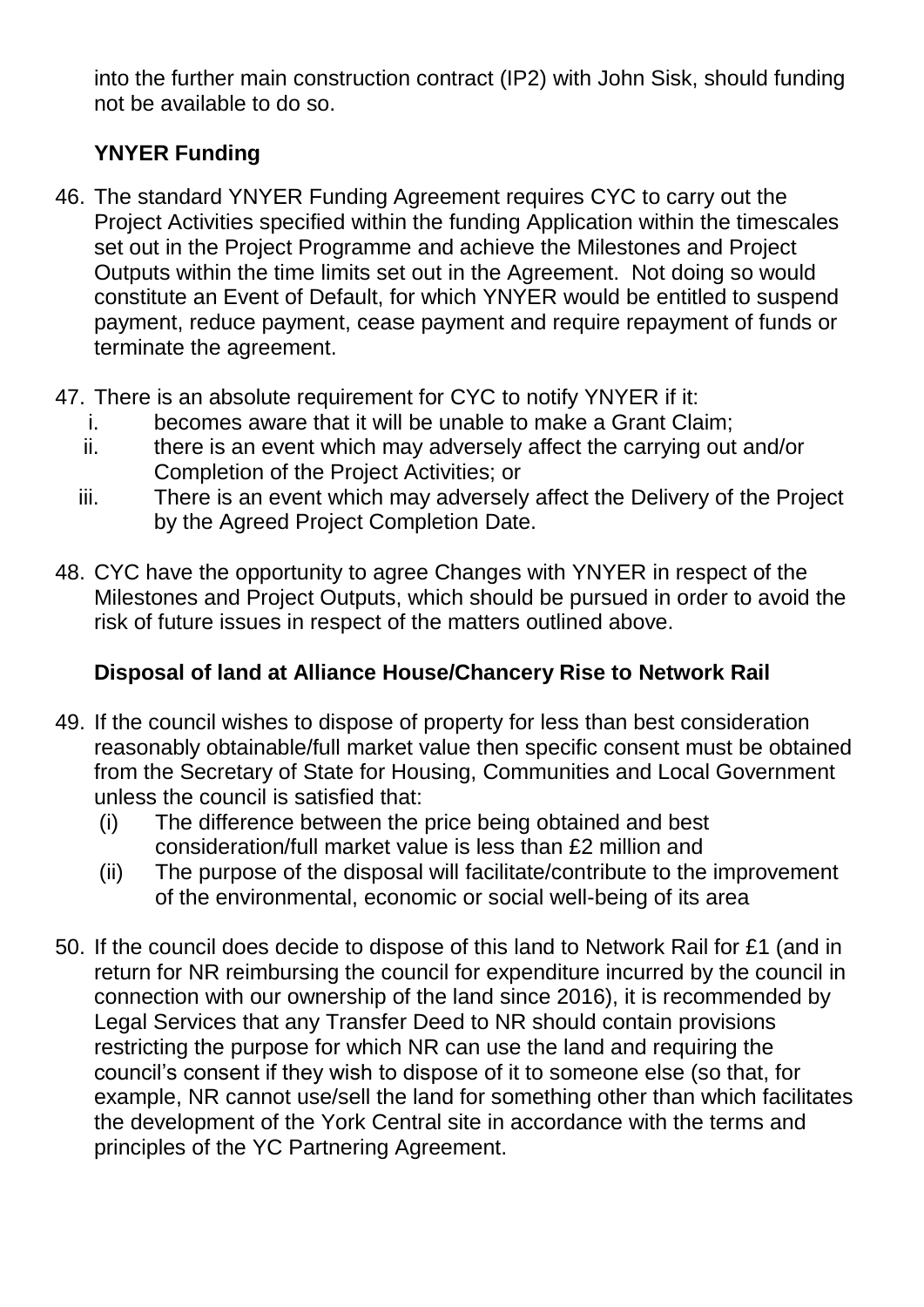#### **Procurement of further project support consultancy services necessary for the delivery phase**

- 51. In order to facilitate proper and appropriate contract and quality management for the IP1 and IP2 works contracts to ensure the successful management of the delivery phase a structured delivery support team needs to be established consisting of the following services:
	- i. Ongoing Engineering support and review
	- ii. Ongoing Environmental support and review
	- iii. Contract Administration support including supervision, programme control, risk management and reporting functionality
- 52. Officers have worked with the procurement and legal teams to identify the most appropriate procurement route and have selected the Homes England 'Multidisciplinary' Framework due to the following:
	- i. Major organisations have been pre-selected through a robust and legally compliant procurement process by Homes England within the Framework enabling a quicker route to market than an open or restricted procurement process
	- ii. This Framework is the same as is currently being utilised to deliver the Stage 4 Design works
	- iii. Subcontract and sub consultant agility to be able to apply continuity of work to date as, and if, required by nomination.
	- iv. Familiar contractual terms with the ability to request for Upper Limiting Fee rather than Lump Sum to enable the council to have a level of commercial control throughout the duration of the contract
- 53. If the procurement is not undertaken there is a risk that the council would need to manage the works contracts with limited resources risking cost and quality or that the start on site of the IP1 works may be delayed due to the duration required of the procurement process

# **Information Technology (IT) -** none

**Crime and Disorder** - none

**Property** *–* none

# **Risk Management**

- 54. In September 2019 Audit and Governance Committee undertook a comprehensive review of risk management arrangements for the York Central project.
- 55. The previous report in July 2019 detailed the key risks of the project progressing and they are still considered to be relevant at this time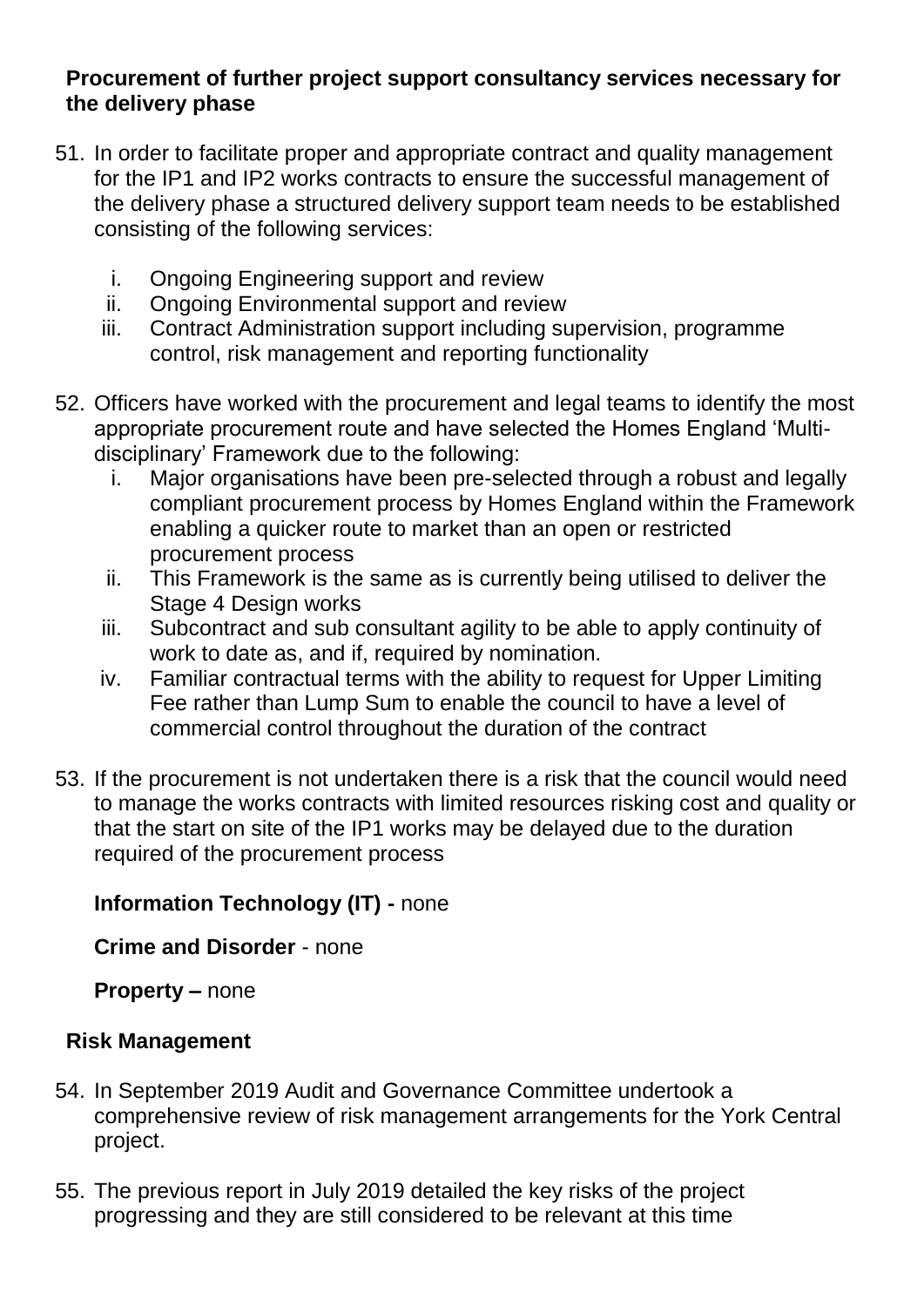#### **Contact Details**

#### **Author:**

**Chief Officer Responsible for the report:**

Neil Ferris – Director of Economy and Place

Tracey Carter - Assistant Director for Regeneration and Asset Management. Tel No. 01904 553419

David Warburton Head of Regeneration Programmes

#### **Specialist Implications Officer(s***)*

| Financial - Patrick Looker | Legal – Cathryn Moore                   |
|----------------------------|-----------------------------------------|
| <b>Finance Manager</b>     | Legal Manager – Projects and Governance |
| Tel No. 01904 551633       | Tel No. 01904 552487                    |

**Wards Affected:** Holgate**,** Micklegate

**For further information please contact the author of the report**

#### **Background Papers: Previous Executive Reports:**

| 15 November 2017- York Central – Preferred Access Route and Preparation for |
|-----------------------------------------------------------------------------|
|                                                                             |
|                                                                             |
| York Central Master Plan and Partnership Agreement                          |
|                                                                             |
|                                                                             |
|                                                                             |
|                                                                             |
|                                                                             |
|                                                                             |

#### **Annexes**

Annex 1 – Site plan Annex 2 – Plan showing land at Chancery Rise for disposal

#### **List of Abbreviations**

CYC - City of York Council DfT – Department for Transport ECI - Early Contractor Involvement EIF – Economic Infrastructure Fund